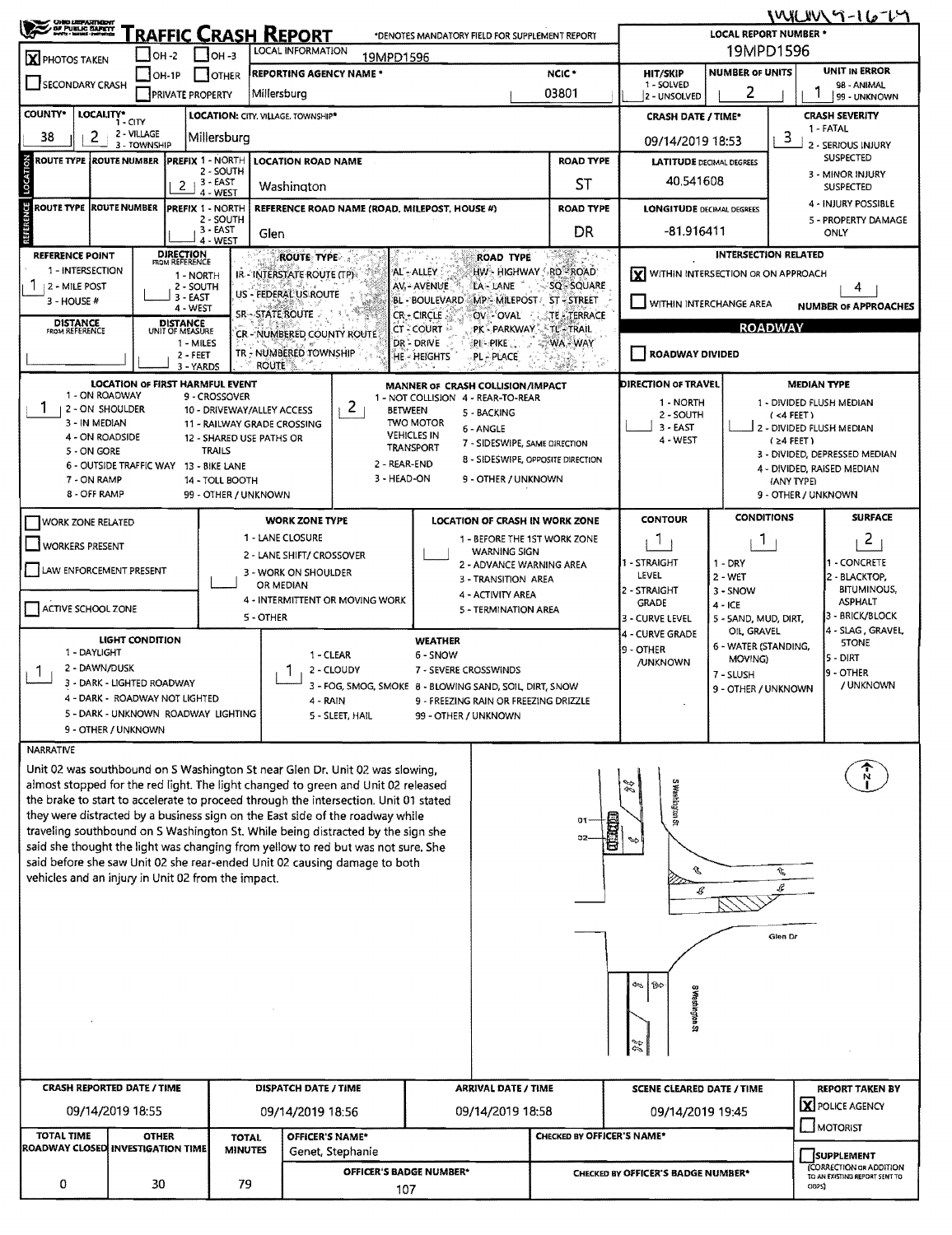|                                                                                                                                                     |                                                                       |                                            |                                                         |                                                                   |                                               | <b>LOCAL REPORT NUMBER</b>                                         |  |  |  |  |
|-----------------------------------------------------------------------------------------------------------------------------------------------------|-----------------------------------------------------------------------|--------------------------------------------|---------------------------------------------------------|-------------------------------------------------------------------|-----------------------------------------------|--------------------------------------------------------------------|--|--|--|--|
| <b>OHIO DEPARTMENT</b><br>OF PUBLIC BAFETY                                                                                                          |                                                                       |                                            |                                                         |                                                                   | 19MPD1596                                     |                                                                    |  |  |  |  |
| UNIT#<br>OWNER NAME: LAST, FIRST, MIDDLE (CI SAME AS DRIVER)                                                                                        |                                                                       |                                            |                                                         | <b>OWNER PHONE: INCLUDE AREA CODE (E) SAME AS DRIVERY</b>         |                                               | DAMAGE                                                             |  |  |  |  |
| 1<br>WENGERD, ALEXIS, DENISE                                                                                                                        |                                                                       |                                            |                                                         |                                                                   | DAMAGE SCALE                                  |                                                                    |  |  |  |  |
| OWNER ADDRESS: STREET, CITY, STATE, ZIP ( C SAME AS DRIVER)                                                                                         |                                                                       |                                            |                                                         |                                                                   | 1 - NONE                                      | 3 - FUNCTIONAL DAMAGE                                              |  |  |  |  |
| 7830 SR 241, MILLERSBURG, OH, 44654                                                                                                                 |                                                                       |                                            |                                                         |                                                                   | 4<br>2 - MINOR DAMAGE<br>4 - DISABLING DAMAGE |                                                                    |  |  |  |  |
| <b>COMMERCIAL CARRIER: NAME, ADDRESS, CITY, STATE, ZIP</b>                                                                                          |                                                                       |                                            |                                                         | COMMERCIAL CARRIER PHONE: INCLUDE AREA CODE                       | 9 - UNKNOWN                                   |                                                                    |  |  |  |  |
|                                                                                                                                                     |                                                                       |                                            |                                                         |                                                                   |                                               | <b>DAMAGED AREA(S)</b><br>INDICATE ALL THAT APPLY                  |  |  |  |  |
| LP STATE   LICENSE PLATE #                                                                                                                          | <b>VEHICLE IDENTIFICATION #</b>                                       |                                            | <b>VEHICLE YEAR</b>                                     | <b>VEHICLE MAKE</b>                                               |                                               |                                                                    |  |  |  |  |
| HQB2366<br>OН<br><b>INSURANCE COMPANY</b>                                                                                                           | 5FNYF18308B008795<br><b>INSURANCE POLICY #</b>                        |                                            | 2008<br><b>COLOR</b>                                    | <b>HONDA</b><br><b>VEHICLE MODEL</b>                              |                                               |                                                                    |  |  |  |  |
| <b>INSURANCE</b><br>XVERIFIED<br><b>STATE FARM</b>                                                                                                  | 995 8153-C30-35                                                       |                                            | <b>BLK</b>                                              | PILOT                                                             |                                               |                                                                    |  |  |  |  |
| <b>TYPE OF USE</b>                                                                                                                                  | US DOT #                                                              |                                            | <b>TOWED BY: COMPANY NAME</b>                           |                                                                   |                                               |                                                                    |  |  |  |  |
| IN EMERGENCY<br>COMMERCIAL<br><b>GOVERNMENT</b><br><b>RESPONSE</b>                                                                                  |                                                                       |                                            | <b>EMMONS</b>                                           |                                                                   |                                               |                                                                    |  |  |  |  |
| # OCCUPANTS<br><b>INTERLOCK</b>                                                                                                                     | VEHICLE WEIGHT GVWR/GCWR<br>$1 - 510K$ LBS.                           |                                            | <b>HAZARDOUS MATERIAL</b><br>IMATERIAL<br><b>CLASS#</b> | PLACARD ID#                                                       |                                               |                                                                    |  |  |  |  |
| DEVICE<br><b>HIT/SKIP UNIT</b><br><b>EQUIPPED</b><br>1                                                                                              | 2 - 10.001 - 26K LBS.<br>3 - > 26K LBS.                               |                                            | RELEASED<br>PLACARD                                     |                                                                   |                                               |                                                                    |  |  |  |  |
| 1 - PASSENGER CAR<br>6 - VAN (9-15 SEATS)                                                                                                           | 12 - GOLF CART                                                        |                                            | 18 - LIMO (LIVERY VEHICLE)                              | 23 - PEDESTRIAN/SKATER                                            |                                               |                                                                    |  |  |  |  |
| 2 - PASSENGER VAN<br>7 - MOTORCYCLE 2-WHEELED<br>3<br>(MINIVAN)<br>8 - MOTORCYCLE 3-WHEELED                                                         | 13 - SNOWMOBILE<br>14 - SINGLE UNIT                                   |                                            | 19 - BUS (16+ PASSENGERS)                               | 24 - WHEELCHAIR (ANY TYPE)                                        |                                               |                                                                    |  |  |  |  |
| UNIT TYPE 3 - SPORT UTILITY<br>9 - AUTOCYCLE                                                                                                        | <b>TRUCK</b>                                                          | 20 - OTHER VEHICLE<br>21 - HEAVY EQUIPMENT |                                                         | 25 - OTHER NON-MOTORIST<br>26 - BICYCLE                           |                                               | 10                                                                 |  |  |  |  |
| VEHICLE<br>10 - MOPED OR MOTORIZED<br>BICYCLE<br>4 - PICK UP                                                                                        | 1S - SEMI-TRACTOR<br>16 - FARM EQUIPMENT                              |                                            | 22 - ANIMAL WITH RIDER OR                               | 27 - TRAIN                                                        |                                               |                                                                    |  |  |  |  |
| <b>S - CARGO VAN</b><br>11 - ALL TERRAIN VEHICLE                                                                                                    | 17 MOTORHOME                                                          |                                            | ANIMAL-DRAWN VEHICLE                                    | 99 - UNKNOWN OR HIT/SKIP                                          |                                               |                                                                    |  |  |  |  |
| (ATV/UTV)<br># OF TRAILING UNITS                                                                                                                    |                                                                       |                                            |                                                         |                                                                   |                                               | 6                                                                  |  |  |  |  |
| WAS VEHICLE OPERATING IN AUTONOMOUS                                                                                                                 | 0 - NO AUTOMATION                                                     |                                            | 3 - CONDITIONAL AUTOMATION 9 - UNKNOWN                  |                                                                   |                                               | 12                                                                 |  |  |  |  |
| MODE WHEN CRASH OCCURRED?                                                                                                                           | 0<br>1 - DRIVER ASSISTANCE                                            |                                            | 4 - HIGH AUTOMATION                                     |                                                                   |                                               |                                                                    |  |  |  |  |
| 2<br>1 - YES 2 - NO 9 - OTHER / UNKNOWN AUTONOMOUS 2 - PARTIAL AUTOMATION 5 - FULL AUTOMATION                                                       |                                                                       |                                            |                                                         |                                                                   | 9                                             | 10                                                                 |  |  |  |  |
| 1 - NONE<br>6 - BUS - CHARTER/TOUR                                                                                                                  | MODE LEVEL<br>11 - FIRE                                               | <b>16 - FARM</b>                           |                                                         | 21 - MAIL CARRIER                                                 |                                               | a                                                                  |  |  |  |  |
| $2 - TAX$<br>7 - BUS - INTERCITY                                                                                                                    | 12 - MILITARY                                                         |                                            | 17 - MOWING                                             | 99 - OTHER / UNKNOWN                                              |                                               |                                                                    |  |  |  |  |
| 3 - ELECTRONIC RIDE<br><b>8 - BUS - SHUTTLE</b><br><b>SHARING</b><br><b>SPECIAL</b><br>9 - BUS - OTHER                                              | 13 - POLICE<br><b>14 - PUBLIC UTILITY</b>                             | 19 - TOWING                                | 18 - SNOW REMOVAL                                       |                                                                   |                                               |                                                                    |  |  |  |  |
| <b>FUNCTION 4 - SCHOOL TRANSPORT</b><br>10 - AMBULANCE                                                                                              | 15 - CONSTRUCTION EQUIP.                                              |                                            | 20 - SAFETY SERVICE                                     |                                                                   |                                               |                                                                    |  |  |  |  |
| 5 - BUS - TRANSIT/COMMUTER                                                                                                                          |                                                                       |                                            | <b>PATROL</b>                                           |                                                                   |                                               | 12<br>12                                                           |  |  |  |  |
| 1 - NO CARGO BODY TYPE<br>4 - LOGGING<br>1<br>/ NOT APPLICABLE<br>S - INTERMODAL                                                                    | 7 - GRAIN/CHIPS/GRAVEL<br>8 - POLE                                    | 11 - DUMP                                  | 12 - CONCRETE MIXER                                     | 99 - OTHER / UNKNOWN                                              |                                               |                                                                    |  |  |  |  |
| $2 - BUS$<br>CARGO<br><b>CONTAINER CHASSIS</b>                                                                                                      | 9 - CARGO TANK                                                        |                                            | 13 - AUTO TRANSPORTER                                   |                                                                   |                                               | 187<br>3<br>9<br>9                                                 |  |  |  |  |
| 3 - VEHICLE TOWING<br>6 - CARGOVAN<br><b>BODY</b><br>ANOTHER MOTOR VEHICLE<br>/ENCLOSED BOX<br><b>TYPE</b>                                          | 10 - FLAT BED                                                         |                                            | 14 - GARBAGE/REFUSE                                     |                                                                   |                                               |                                                                    |  |  |  |  |
| 1 - TURN SIGNALS<br>4 BRAKES                                                                                                                        | 7 - WORN OR SLICK TIRES                                               |                                            | 9 - MOTOR TROUBLE                                       | 99 - OTHER / UNKNOWN                                              |                                               |                                                                    |  |  |  |  |
| 2 - HEAD LAMPS<br>5 - STEERING<br><b>VEHICLE</b>                                                                                                    | <b>B - TRAILER EQUIPMENT</b><br>DEFECTIVE                             |                                            | 10 - DISABLED FROM PRIOR<br><b>ACCIDENT</b>             |                                                                   |                                               |                                                                    |  |  |  |  |
| 3 - TAIL LAMPS<br><b>6 - TIRE BLOWOUT</b><br><b>DEFECTS</b>                                                                                         |                                                                       |                                            |                                                         |                                                                   | $\Box$ - NO DAMAGE $\{0\}$                    | U-UNDERCARRIAGE [14]                                               |  |  |  |  |
| 1 - INTERSECTION -<br>4 - MIDBLOCK -                                                                                                                | 7 - SHOULDER/ROADSIDE                                                 |                                            | 10 - DRIVEWAY ACCESS                                    | 99 - OTHER / UNKNOWN                                              |                                               |                                                                    |  |  |  |  |
| MARKED CROSSWALK<br>MARKED CROSSWALK<br>2 - INTERSECTION -<br><b>S-TRAVEL LANE-</b><br>NON-                                                         | 8 - SIDEWALK                                                          |                                            | 11 - SHARED USE PATHS<br><b>OR TRAILS</b>               |                                                                   | $\Box$ - TOP [ 13 ]                           | $\Box$ - ALL AREAS [ 15 ]                                          |  |  |  |  |
| <b>MOTORIST</b><br><b>UNMARKED CROSSWALK</b><br>OTHER LOCATION<br><b>LOCATION</b><br>3 - INTERSECTION - OTHER<br><b>6 - BICYCLE LANE</b>            | 9 - MEDIAN/CROSSING<br><b>ISLAND</b>                                  |                                            | 12 - FIRST RESPONDER<br>AT INCIDENT SCENE               |                                                                   |                                               | <b>L.</b> UNIT NOT AT SCENE [ 16 ]                                 |  |  |  |  |
| 1 - STRAIGHT AHEAD<br>1 - NON-CONTACT                                                                                                               | 9 - LEAVING TRAFFIC                                                   |                                            | 15 - WALKING, RUNNING,                                  | 21 - STANDING OUTSIDE                                             |                                               | INITIAL POINT OF CONTACT                                           |  |  |  |  |
| 2 - BACKING<br>2 - NON-COLLISION                                                                                                                    | LANE<br>10 - PARKED                                                   |                                            | JOGGING, PLAYING<br>16 - WORKING                        | DISABLED VEHICLE                                                  | 0 - NO DAMAGE                                 | 14 - UNDERCARRIAGE                                                 |  |  |  |  |
| 3 - CHANGING LANES<br>3<br>4 - OVERTAKING/PASSING<br>3 - STRIKING                                                                                   | 11 - SLOWING OR STOPPED                                               |                                            | 17 - PUSHING VEHICLE                                    | 99 - OTHER / UNKNOWN                                              | 12.                                           | 1-12 - REFER TO UNIT 15 - VEHICLE NOT AT SCENE                     |  |  |  |  |
| PRE-CRASH S - MAKING RIGHT TURN<br><b>ACTION</b><br>4 - STRUCK<br><b>ACTIONS</b> 6 - MAKING LEFT TURN                                               | IN TRAFFIC<br>12 - DRIVERLESS                                         |                                            | 1B - APPROACHING OR<br>LEAVING VEHICLE                  |                                                                   | <b>DIAGRAM</b>                                | 99 - UNKNOWN                                                       |  |  |  |  |
| 5 - BOTH STRIKING<br>7 - MAKING U-TURN<br><b>&amp; STRUCK</b>                                                                                       | 13 - NEGOTIATING A CURVE                                              |                                            | 19 - STANDING                                           |                                                                   | $13 - TOP$                                    |                                                                    |  |  |  |  |
| <b>B - ENTERING TRAFFIC</b><br>LANE<br>9 - OTHER / UNKNOWN                                                                                          | 14 - ENTERING OR CROSSING<br>SPECIFIED LOCATION                       |                                            | 20 - OTHER NON-MOTORIST                                 |                                                                   |                                               | TRAFFIC                                                            |  |  |  |  |
| 1 - NONE<br>/ACDA<br>2 - FAILURE TO YIELD                                                                                                           | 8 - FOLLOWING TOO CLOSE 13 - IMPROPER START FROM<br>A PARKED POSITION |                                            | <b>EQUIPMENT</b>                                        | 18 - OPERATING DEFECTIVE 23 - OPENING DOOR INTO<br><b>ROADWAY</b> | <b>TRAFFICWAY FLOW</b>                        | <b>TRAFFIC CONTROL</b>                                             |  |  |  |  |
| 3 - RAN RED LIGHT<br>9 - IMPROPER LANE                                                                                                              | 14 - STOPPED OR PARKED                                                |                                            | 19 - LOAD SHIFTING                                      | 99 - OTHER IMPROPER                                               | 1 - ONE-WAY<br>2 - TWO-WAY                    | 1 - ROUNDABOUT 4 - STOP SIGN                                       |  |  |  |  |
| CHANGE<br>4 - RAN STOP SIGN<br>8<br>5 - UNSAFE SPEED<br>10 - IMPROPER PASSING                                                                       | <b>ILLEGALLY</b><br>15 - SWERVING TO AVOID                            |                                            | /FALLING/SPILLING<br>20 - IMPROPER CROSSING             | <b>ACTION</b>                                                     | 2                                             | 2 - SIGNAL<br>S - YIELD SIGN<br>2<br>3 - FLASHER<br>6 - NO CONTROL |  |  |  |  |
| CONTRIBUTING 6 - IMPROPER TURN<br>11 - DROVE OFF ROAD<br><b>CIRCUMSTANCES</b> 7 - LEFT OF CENTER                                                    | 16 - WRONG WAY                                                        |                                            | 21 - LYING IN ROADWAY                                   |                                                                   |                                               |                                                                    |  |  |  |  |
| 12 - IMPROPER BACKING                                                                                                                               | 17 - VISION OBSTRUCTION                                               |                                            | 22 - NOT DISCERNIBLE                                    |                                                                   | # OF THROUGH LANES<br>ON ROAD                 | <b>RAIL GRADE CROSSING</b><br>1 - NOT INVLOVED                     |  |  |  |  |
| SEOUENCE OF EVENTS                                                                                                                                  |                                                                       |                                            |                                                         |                                                                   | $\mathbf{Z}$                                  | 2 - INVOLVED-ACTIVE CROSSING<br>1                                  |  |  |  |  |
| L'ISA-le de l'Islamic de l'ISA (1919), l'ISA-le l'ISA-le de l'ISA-le <b>EVENTS</b> al la leg<br>1 - OVERTURN/ROLLOVER 7 - SEPARATION OF UNITS<br>20 | 12 - DOWNHILL RUNAWAY                                                 |                                            | 19 - ANIMAL -OTHER                                      | 23 - STRUCK BY FALLING.                                           |                                               | 3 - INVOLVED-PASSIVE CROSSING                                      |  |  |  |  |
| 2 - FIRE/EXPLOSION<br><b>8 - RAN OFF ROAD RIGHT</b><br>3 - IMMERSION<br>9 - RAN OFF ROAD LEFT                                                       | 13 - OTHER NON-COLLISION 20 - MOTOR VEHICLE IN<br>14 - PEDESTRIAN     |                                            | <b>TRANSPORT</b>                                        | SHIFTING CARGO OR<br>ANYTHING SET IN                              |                                               | UNIT / NON-MOTORIST DIRECTION                                      |  |  |  |  |
| 4 - JACKKNIFE<br>10 - CROSS MEDIAN<br>2                                                                                                             | 15 - PEDALCYCLE                                                       |                                            | 21 - PARKED MOTOR                                       | MOTION BY A MOTOR<br><b>VEHICLE</b>                               |                                               | 1 - NORTH<br>5 - NORTHEAST                                         |  |  |  |  |
| 5 - CARGO / EQUIPMENT<br>11 - CROSS CENTERLINE -<br>LOSS OR SHIFT<br>OPPOSITE DIRECTION                                                             | 16 - RAILWAY VEHICLE<br>17 - ANIMAL - FARM                            |                                            | <b>VEHICLE</b><br>22 - WORK ZONE                        | 24 - OTHER MOVABLE<br>OBJECT                                      |                                               | 2 - SOUTH<br><b>6 - NORTHWEST</b><br>3 - EAST<br>7 - SOUTHEAST     |  |  |  |  |
| OF TRAVEL<br>6 - EQUIPMENT FAILURE<br>3                                                                                                             | 18 - ANIMAL - DEER                                                    |                                            | <b>MAINTENANCE</b><br><b>EQUIPMENT</b>                  |                                                                   | $\epsilon$<br><b>FROM</b><br>τoΙ              | 4 - WEST<br>8 - SOUTHWEST                                          |  |  |  |  |
|                                                                                                                                                     | COLLISION WITH FIXED OBJECT - STRUCK                                  |                                            |                                                         |                                                                   |                                               | 9 - OTHER / UNKNOWN                                                |  |  |  |  |
| 25 - IMPACT ATTENUATOR 31 - GUARDRAIL END<br>/ CRASH CUSHION<br>32 - PORTABLE BARRIER                                                               | 38 - OVERHEAD SIGN POST<br>39 - LIGHT / LUMINARIES                    | <b>46 - FENCE</b>                          | 45 - EMBANKMENT                                         | 52 - BUILDING<br>53 - TUNNEL                                      | UNIT SPEED                                    | DETECTED SPEED                                                     |  |  |  |  |
| 26 - BRIDGE OVERHEAD<br>33 - MEDIAN CABLE BARRIER<br><b>STRUCTURE</b><br>34 - MEDIAN GUARDRAIL                                                      | <b>SUPPORT</b><br>40 - UTILITY POLE                                   | 47 - MAILBOX<br>48 - TREE                  |                                                         | 54 - OTHER FIXED<br>OBJECT                                        |                                               |                                                                    |  |  |  |  |
| 5<br><b>BARRIER</b><br>27 - BRIDGE PIER OR<br><b>ABUTMENT</b><br>35 - MEDIAN CONCRETE                                                               | 41 - OTHER POST, POLE<br>OR SUPPORT                                   |                                            | 49 - FIRE HYDRANT<br>50 - WORK ZONE                     | 99 - OTHER / UNKNOWN                                              | 35                                            | 1 - STATED / ESTIMATED SPEED                                       |  |  |  |  |
| <b>BARRIER</b><br>28 - 8RIDGE PARAPET                                                                                                               | 42 - CULVERT                                                          |                                            | MAINTENANCE<br>EQUIPMENT                                |                                                                   |                                               | 2 - CALCULATED / EDR                                               |  |  |  |  |
| 6<br>36 - MEDIAN OTHER BARRIER<br>29 - BRIDGE RAIL<br>30 - GUARDRAIL FACE<br>37 - TRAFFIC SIGN POST                                                 | 43 - CURB<br>44 - DITCH                                               | S1 - WALL                                  |                                                         |                                                                   | <b>POSTED SPEED</b>                           |                                                                    |  |  |  |  |
| FIRST HARMFUL EVENT                                                                                                                                 | <b>MOST HARMFUL EVENT</b>                                             |                                            |                                                         |                                                                   | 35                                            | 3 - UNDETERMINED                                                   |  |  |  |  |
|                                                                                                                                                     |                                                                       |                                            |                                                         |                                                                   |                                               |                                                                    |  |  |  |  |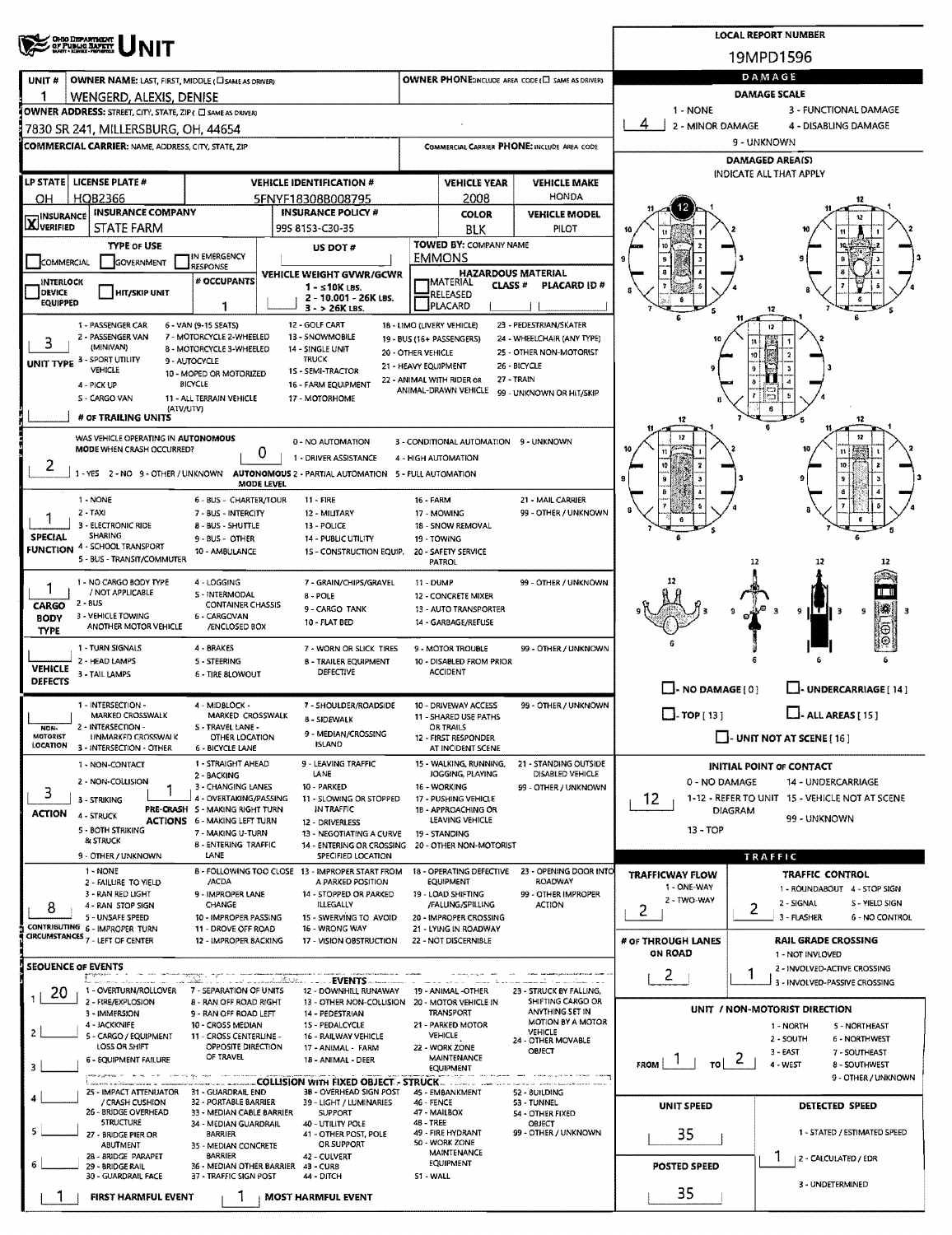| <b>CHOO DEPARTMENT</b><br>OF PUBLIC SAPETY                           |                                                                        | <b>LOCAL REPORT NUMBER</b>                                                            |                                            |                                               |                                              |                                              |                                                                    |  |  |  |  |  |
|----------------------------------------------------------------------|------------------------------------------------------------------------|---------------------------------------------------------------------------------------|--------------------------------------------|-----------------------------------------------|----------------------------------------------|----------------------------------------------|--------------------------------------------------------------------|--|--|--|--|--|
|                                                                      |                                                                        |                                                                                       | 19MPD1596                                  |                                               |                                              |                                              |                                                                    |  |  |  |  |  |
| <b>OWNER NAME: LAST, FIRST, MIDDLE (CI SAME AS DRIVER)</b><br>UNIT # |                                                                        |                                                                                       | DAMAGE                                     |                                               |                                              |                                              |                                                                    |  |  |  |  |  |
| 2<br>DODD, LORI, L                                                   |                                                                        |                                                                                       |                                            |                                               |                                              |                                              | <b>DAMAGE SCALE</b>                                                |  |  |  |  |  |
| OWNER ADDRESS: STREET, CITY, STATE, ZIP ( C) SAME AS DRIVER)         |                                                                        |                                                                                       |                                            |                                               |                                              | $1 - NONE$<br>3<br>2 - MINOR DAMAGE          | 3 - FUNCTIONAL DAMAGE<br>4 - DISABLING DAMAGE                      |  |  |  |  |  |
| 25966 NEW GUILFORD RD, BLADENSBURG, OH, 43005                        |                                                                        |                                                                                       |                                            |                                               | COMMERCIAL CARRIER PHONE: INCLUDE AREA CODE  | 9 - UNKNOWN                                  |                                                                    |  |  |  |  |  |
| <b>COMMERCIAL CARRIER: NAME, ADDRESS, CITY, STATE, ZIP</b>           |                                                                        |                                                                                       |                                            |                                               |                                              |                                              | <b>DAMAGED AREA(S)</b>                                             |  |  |  |  |  |
| LP STATE LICENSE PLATE #                                             |                                                                        | <b>VEHICLE IDENTIFICATION #</b>                                                       |                                            | <b>VEHICLE YEAR</b>                           | <b>VEHICLE MAKE</b>                          |                                              | INDICATE ALL THAT APPLY                                            |  |  |  |  |  |
| H260392<br>OН                                                        |                                                                        | 2A8GF68X47R366182                                                                     |                                            | 2007                                          | CHRYSLER                                     |                                              |                                                                    |  |  |  |  |  |
| <b>INSURANCE COMPANY</b><br><b>X</b> INSURANCE                       |                                                                        | <b>INSURANCE POLICY #</b>                                                             |                                            | <b>COLOR</b>                                  | <b>VEHICLE MODEL</b>                         |                                              |                                                                    |  |  |  |  |  |
| ALLSTATE<br><b>TYPE OF USE</b>                                       |                                                                        | 092202800                                                                             |                                            | <b>BLU</b><br>TOWED BY: COMPANY NAME          | PACIFICA                                     |                                              |                                                                    |  |  |  |  |  |
| COMMERCIAL<br>GOVERNMENT                                             | IN EMERGENCY                                                           | US DOT #                                                                              |                                            |                                               |                                              |                                              |                                                                    |  |  |  |  |  |
| INTERLOCK                                                            | <b>RESPONSE</b><br># OCCUPANTS                                         | VEHICLE WEIGHT GVWR/GCWR                                                              |                                            | <b>"IMATERIAL</b><br><b>CLASS#</b>            | <b>HAZARDOUS MATERIAL</b><br>PLACARD ID#     |                                              |                                                                    |  |  |  |  |  |
| <b>DEVICE</b><br><b>HIT/SKIP UNIT</b><br><b>EQUIPPED</b>             |                                                                        | $1 - s10K$ LBS.<br>2 - 10.001 - 26K LBS.                                              |                                            | RELEASED<br>PLACARD                           |                                              |                                              |                                                                    |  |  |  |  |  |
| 1 - PASSENGER CAR                                                    | 1<br>6 - VAN (9-15 SEATS)                                              | 3 - > 26K LBS.<br>12 - GOLF CART                                                      |                                            | 18 - LIMO (LIVERY VEHICLE)                    | 23 - PEDESTRIAN/SKATER                       |                                              | 12                                                                 |  |  |  |  |  |
| 2 - PASSENGER VAN<br>3                                               | 7 - MOTORCYCLE 2-WHEELED                                               | 13 - SNOWMOBILE                                                                       |                                            | 19 - BUS (16+ PASSENGERS)                     | 24 - WHEELCHAIR (ANY TYPE)                   |                                              |                                                                    |  |  |  |  |  |
| (MINIVAN)<br>UNIT TYPE 3 - SPORT UTILITY                             | 8 - MOTORCYCLE 3-WHEELED<br>9 - AUTOCYCLE                              | 14 - SINGLE UNIT<br><b>TRUCK</b>                                                      | 20 - OTHER VEHICLE<br>21 - HEAVY EQUIPMENT |                                               | 25 - OTHER NON-MOTORIST<br>26 - BICYCLE      |                                              |                                                                    |  |  |  |  |  |
| VEHICLE<br>4 - PICK UP                                               | 10 - MOPED OR MOTORIZED<br><b>BICYCLE</b>                              | 15 - SEMI-TRACTOR<br>16 - FARM EQUIPMENT                                              |                                            | 22 - ANIMAL WITH RIDER OR                     | 27 - TRAIN                                   |                                              |                                                                    |  |  |  |  |  |
| 5 - CARGO VAN                                                        | 11 - ALL TERRAIN VEHICLE                                               | 17 - MOTORHOME                                                                        |                                            | ANIMAL-DRAWN VEHICLE                          | 99 - UNKNOWN OR HIT/SKIP                     |                                              |                                                                    |  |  |  |  |  |
| # OF TRAILING UNITS                                                  | (ATV/UTV)                                                              |                                                                                       |                                            |                                               |                                              | 12                                           | 12                                                                 |  |  |  |  |  |
| WAS VEHICLE OPERATING IN AUTONOMOUS                                  |                                                                        | 0 - NO AUTOMATION                                                                     |                                            | 3 - CONDITIONAL AUTOMATION 9 - UNKNOWN        |                                              |                                              | 12                                                                 |  |  |  |  |  |
| MODE WHEN CRASH OCCURRED?                                            |                                                                        | 0<br>1 - DRIVER ASSISTANCE                                                            |                                            | 4 - HIGH AUTOMATION                           |                                              |                                              |                                                                    |  |  |  |  |  |
| 2<br>1 - YES 2 - NO 9 - OTHER / UNKNOWN                              |                                                                        | AUTONOMOUS 2 - PARTIAL AUTOMATION 5 - FULL AUTOMATION<br><b>MODE LEVEL</b>            |                                            |                                               |                                              |                                              |                                                                    |  |  |  |  |  |
| 1 NONE                                                               | 6 - BUS - CHARTER/TOUR                                                 | $11 - FIRE$                                                                           | 16 - FARM                                  |                                               | 21 - MAIL CARRIER                            |                                              |                                                                    |  |  |  |  |  |
| $2 - TAX$                                                            | 7 - BUS - INTERCITY                                                    | 12 - MILITARY                                                                         |                                            | 17 - MOWING                                   | 99 - OTHER / UNKNOWN                         |                                              |                                                                    |  |  |  |  |  |
| 3 - ELECTRONIC RIDE<br><b>SHARING</b><br><b>SPECIAL</b>              | 8 - BUS - SHUTTLE<br>9 - BUS - OTHER                                   | 13 - POLICE<br>14 - PUBLIC UTILITY                                                    |                                            | 18 - SNOW REMOVAL<br>19 - TOWING              |                                              |                                              |                                                                    |  |  |  |  |  |
| <b>FUNCTION</b> 4 - SCHOOL TRANSPORT<br>S - BUS - TRANSIT/COMMUTER   | 10 - AMBULANCE                                                         | 1S - CONSTRUCTION EQUIP.                                                              |                                            | 20 - SAFETY SERVICE<br><b>PATROL</b>          |                                              |                                              | 12<br>12<br>12                                                     |  |  |  |  |  |
| 1 - NO CARGO BODY TYPE                                               | 4 - LOGGING                                                            | 7 - GRAIN/CHIPS/GRAVEL                                                                | <b>11 - DUMP</b>                           |                                               | 99 - OTHER / UNKNOWN                         |                                              |                                                                    |  |  |  |  |  |
| / NOT APPLICABLE<br>2 - BUS                                          | S - INTERMODAL                                                         | 8 - POLE                                                                              |                                            | 12 - CONCRETE MIXER                           |                                              |                                              |                                                                    |  |  |  |  |  |
| CARGO<br>3 - VEHICLE TOWING<br>BODY                                  | <b>CONTAINER CHASSIS</b><br>6 - CARGOVAN                               | 9 - CARGO TANK<br><b>10 - FLAT BED</b>                                                |                                            | 13 - AUTO TRANSPORTER<br>14 - GARBAGE/REFUSE  |                                              |                                              | ∰<br>9<br>э<br>9<br>-3                                             |  |  |  |  |  |
| ANOTHER MOTOR VEHICLE<br><b>TYPE</b>                                 | /ENCLOSED BOX                                                          |                                                                                       |                                            |                                               |                                              |                                              |                                                                    |  |  |  |  |  |
| 1 - TURN SIGNALS<br>2 - HEAD LAMPS                                   | 4 - BRAKES<br>S - STEERING                                             | 7 - WORN OR SLICK TIRES<br>8 - TRAILER EQUIPMENT                                      |                                            | 9 - MOTOR TROUBLE<br>10 - DISABLED FROM PRIOR | 99 - OTHER / UNKNOWN                         |                                              |                                                                    |  |  |  |  |  |
| <b>VEHICLE</b><br>3 - TAIL LAMPS<br><b>DEFECTS</b>                   | <b>6 - TIRE BLOWOUT</b>                                                | DEFECTIVE                                                                             |                                            | <b>ACCIDENT</b>                               |                                              |                                              |                                                                    |  |  |  |  |  |
| 1 - INTERSECTION -                                                   | 4 - MIDBLOCK -                                                         | 7 - SHOULDER/ROADSIDE                                                                 |                                            | 10 - DRIVEWAY ACCESS                          | 99 - OTHER / UNKNOWN                         | $\Box$ - NO DAMAGE $[0]$                     | L. UNDERCARRIAGE [ 14 ]                                            |  |  |  |  |  |
| MARKED CROSSWALK                                                     | MARKED CROSSWALK                                                       | 8 - SIDEWALK                                                                          |                                            | 11 - SHARED USE PATHS                         |                                              | $\Box$ -TOP[13]                              | $L - ALL AREAS [15]$                                               |  |  |  |  |  |
| NON-<br>2 - INTERSECTION -<br>MOTORIST<br>UNMARKED CROSSWALK         | S - TRAVEL LANE -<br>OTHER LOCATION                                    | 9 - MEDIAN/CROSSING<br><b>ISLAND</b>                                                  |                                            | OR TRAILS<br>12 - FIRST RESPONDER             |                                              | $\Box$ - UNIT NOT AT SCENE [16]              |                                                                    |  |  |  |  |  |
| LOCATION 3 - INTERSECTION - OTHER<br>1 - NON-CONTACT                 | 6 - BICYCLE LANE<br>1 - STRAIGHT AHEAD                                 | 9 - LEAVING TRAFFIC                                                                   |                                            | AT INCIDENT SCENE<br>15 - WALKING, RUNNING,   | 21 - STANDING OUTSIDE                        |                                              | INITIAL POINT OF CONTACT                                           |  |  |  |  |  |
| 2 - NON-COLLISION                                                    | 2 - BACKING<br>3 - CHANGING LANES                                      | LANE<br>10 - PARKED                                                                   |                                            | JOGGING, PLAYING<br>16 - WORKING              | DISABLED VEHICLE                             | 0 - NO DAMAGE                                | 14 - UNDERCARRIAGE                                                 |  |  |  |  |  |
| 4<br>3 - STRIKING                                                    | 11<br>4 - OVERTAKING/PASSING                                           | 11 - SLOWING OR STOPPED                                                               |                                            | 17 - PUSHING VEHICLE                          | 99 - OTHER / UNKNOWN                         | 6                                            | 1-12 - REFER TO UNIT 15 - VEHICLE NOT AT SCENE                     |  |  |  |  |  |
| <b>ACTION</b><br>4 - STRUCK                                          | PRE-CRASH S - MAKING RIGHT TURN<br><b>ACTIONS</b> 6 - MAKING LEFT TURN | IN TRAFFIC<br>12 - DRIVERLESS                                                         |                                            | 18 - APPROACHING OR<br>LEAVING VEHICLE        |                                              |                                              | DIAGRAM<br>99 - UNKNOWN                                            |  |  |  |  |  |
| <b>S - BOTH STRIKING</b><br><b>&amp; STRUCK</b>                      | 7 - MAKING U-TURN<br>8 - ENTERING TRAFFIC                              | 13 - NEGOTIATING A CURVE<br>14 - ENTERING OR CROSSING                                 |                                            | 19 - STANDING<br>20 - OTHER NON-MOTORIST      |                                              | 13 - TOP                                     |                                                                    |  |  |  |  |  |
| 9 - OTHER / UNKNOWN                                                  | LANE                                                                   | SPECIFIED LOCATION                                                                    |                                            |                                               |                                              |                                              | TRAFFIC                                                            |  |  |  |  |  |
| 1 - NONE<br>2 - FAILURE TO YIELD                                     | /ACDA                                                                  | 8 - FOLLOWING TOO CLOSE 13 - IMPROPER START FROM<br>A PARKED POSITION                 |                                            | 18 - OPERATING DEFECTIVE<br><b>EQUIPMENT</b>  | 23 - OPENING DOOR INTO<br>ROADWAY            | <b>TRAFFICWAY FLOW</b><br>1 - ONE-WAY        | <b>TRAFFIC CONTROL</b>                                             |  |  |  |  |  |
| 3 - RAN RED LIGHT<br>4 - RAN STOP SIGN                               | 9 - IMPROPER LANE<br>CHANCE                                            | 14 - STOPPED OR PARKED<br>ILLEGALLY                                                   |                                            | 19 - LOAD SHIFTING<br>/FALLING/SPILLING       | 99 - OTHER IMPROPER<br>ACTION                | 2 - TWO-WAY                                  | 1 - ROUNDABOUT 4 - STOP SIGN<br>2 - SIGNAL<br>S - YIELD SIGN       |  |  |  |  |  |
| S - UNSAFE SPEED                                                     | 10 - IMPROPER PASSING                                                  | 15 - SWERVING TO AVOID                                                                |                                            | 20 - IMPROPER CROSSING                        |                                              | 2                                            | 2<br>3 - FLASHER<br><b>6 - NO CONTROL</b>                          |  |  |  |  |  |
| CONTRIBUTING 6 - IMPROPER TURN<br>CIRCUMSTANCES 7 - LEFT OF CENTER   | 11 - DROVE OFF ROAD<br>12 - IMPROPER BACKING                           | 16 - WRONG WAY<br>17 - VISION OBSTRUCTION                                             |                                            | 21 - LYING IN ROADWAY<br>22 - NOT DISCERNIBLE |                                              | # OF THROUGH LANES                           | <b>RAIL GRADE CROSSING</b>                                         |  |  |  |  |  |
| <b>SEOUENCE OF EVENTS</b>                                            |                                                                        |                                                                                       |                                            |                                               |                                              | ON ROAD                                      | 1 - NOT INVLOVED                                                   |  |  |  |  |  |
|                                                                      |                                                                        | <b>EVENTS MARKET AND REAL PROPERTY</b>                                                | य पुरुष                                    | no am                                         | working stations to take the more in         | 2.                                           | 2 - INVOLVED-ACTIVE CROSSING<br>T<br>3 - INVOLVED-PASSIVE CROSSING |  |  |  |  |  |
| 1 - OVERTURN/ROLLOVER<br>20.<br>2 - FIRE/EXPLOSION                   | 7 - SEPARATION OF UNITS<br>8 - RAN OFF ROAD RIGHT                      | 12 - DOWNHILL RUNAWAY<br>13 - OTHER NON-COLLISION 20 - MOTOR VEHICLE IN               |                                            | 19 - ANIMAL -OTHER                            | 23 - STRUCK BY FALLING,<br>SHIFTING CARGO OR |                                              | UNIT / NON-MOTORIST DIRECTION                                      |  |  |  |  |  |
| 3 - IMMERSION<br>4 - JACKKNIFE                                       | 9 - RAN OFF ROAD LEFT<br>10 - CROSS MEDIAN                             | 14 - PEDESTRIAN<br>1S - PEDALCYCLE                                                    |                                            | <b>TRANSPORT</b><br>21 - PARKED MOTOR         | ANYTHING SET IN<br><b>MOTION BY A MOTOR</b>  |                                              | 1 - NORTH<br>5 - NORTHEAST                                         |  |  |  |  |  |
| 2<br>S - CARGO / EQUIPMENT<br>LOSS OR SHIFT                          | 11 - CROSS CENTERLINE -<br>OPPOSITE DIRECTION                          | 16 - RAILWAY VEHICLE<br>17 - ANIMAL - FARM                                            |                                            | <b>VEHICLE</b><br>22 - WORK ZONE              | <b>VEHICLE</b><br>24 - OTHER MOVABLE         |                                              | 2 - SOUTH<br>6 - NORTHWEST                                         |  |  |  |  |  |
| 6 - EQUIPMENT FAILURE<br>3                                           | OF TRAVEL                                                              | 18 - ANIMAL - DEER                                                                    |                                            | <b>MAINTENANCE</b><br><b>EQUIPMENT</b>        | OBJECT                                       | $\mathcal{L}$   $\mathcal{L}$<br><b>FROM</b> | 3 - EAST<br>7 - SOUTHEAST<br>4 - WEST<br><b>B-SOUTHWEST</b>        |  |  |  |  |  |
|                                                                      |                                                                        | with a series of the state of the COLLISION with FIXED OBJECT - STRUCK and in collect |                                            |                                               | عدادت وأوراد الممراضات ليلحن                 |                                              | 9 - OTHER / UNKNOWN                                                |  |  |  |  |  |
| / CRASH CUSHION                                                      | 25 - IMPACT ATTENUATOR 31 - GUARDRAIL END<br>32 - PORTABLE BARRIER     | 3B - OVERHEAD SIGN POST<br>39 - LIGHT / LUMINARIES                                    | 46 - FENCE                                 | 45 - EMBANKMENT                               | <b>S2 - 8UILDING</b><br><b>S3 - TUNNEL</b>   | <b>UNIT SPEED</b>                            | DETECTED SPEED                                                     |  |  |  |  |  |
| 26 - BRIDGE OVERHEAD<br><b>STRUCTURE</b>                             | 33 - MEDIAN CABLE BARRIER<br>34 - MEDIAN GUARDRAIL                     | <b>SUPPORT</b><br>40 - UTILITY POLE                                                   | 48 - TREE                                  | 47 - MAILBOX                                  | 54 - OTHER FIXED<br>OBJECT                   |                                              |                                                                    |  |  |  |  |  |
| s.<br>27 - BRIDGE PIER OR<br>ABUTMENT                                | <b>BARRIER</b><br>35 - MEDIAN CONCRETE                                 | 41 - OTHER POST, POLE<br>OR SUPPORT                                                   |                                            | 49 - FIRE HYDRANT<br><b>SO - WORK ZONE</b>    | 99 - OTHER / UNKNOWN                         | 5                                            | 1 - STATED / ESTIMATED SPEED                                       |  |  |  |  |  |
| 28 - BRIDGE PARAPET<br>6<br>29 - BRIDGE RAIL                         | <b>BARRIER</b>                                                         | 42 - CULVERT<br>36 - MEDIAN OTHER BARRIER 43 - CURB                                   |                                            | MAINTENANCE<br><b>EQUIPMENT</b>               |                                              | <b>POSTED SPEED</b>                          | 2 - CALCULATED / EDR                                               |  |  |  |  |  |
| 30 - GUARDRAIL FACE                                                  | 37 - TRAFFIC SIGN POST                                                 | 44 - DITCH                                                                            | S1 - WALL                                  |                                               |                                              |                                              | 3 - UNDETERMINED                                                   |  |  |  |  |  |
| <b>FIRST HARMFUL EVENT</b>                                           |                                                                        | <b>MOST HARMFUL EVENT</b>                                                             |                                            |                                               |                                              | 35                                           |                                                                    |  |  |  |  |  |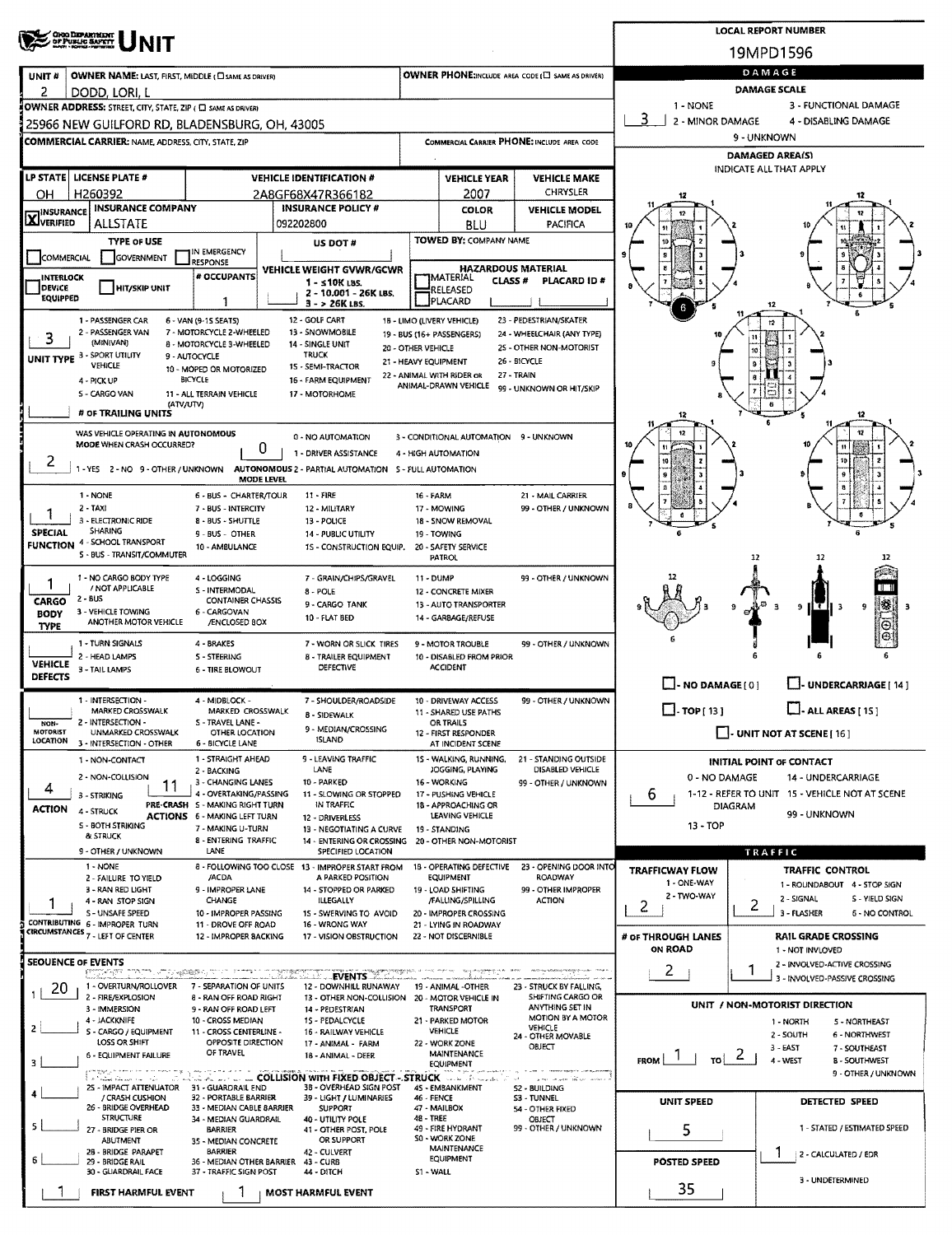|                                     |                | <b>WEST MOTORIST / NON-MOTORIST</b>                                                       |             |                                                                   |                            |                                              |                                                             |                        |                                                        |                      | <b>LOCAL REPORT NUMBER</b>                                         |                                                                    |                                              |                                                                        |                                                                           |                                                                                                                                                                                                                                                                                                                                                                                                                                                                                                                                                                                                                                                                                                                    |                                   |                                                            |                                           |                                         |                                                                       |  |  |  |
|-------------------------------------|----------------|-------------------------------------------------------------------------------------------|-------------|-------------------------------------------------------------------|----------------------------|----------------------------------------------|-------------------------------------------------------------|------------------------|--------------------------------------------------------|----------------------|--------------------------------------------------------------------|--------------------------------------------------------------------|----------------------------------------------|------------------------------------------------------------------------|---------------------------------------------------------------------------|--------------------------------------------------------------------------------------------------------------------------------------------------------------------------------------------------------------------------------------------------------------------------------------------------------------------------------------------------------------------------------------------------------------------------------------------------------------------------------------------------------------------------------------------------------------------------------------------------------------------------------------------------------------------------------------------------------------------|-----------------------------------|------------------------------------------------------------|-------------------------------------------|-----------------------------------------|-----------------------------------------------------------------------|--|--|--|
| UNIT #                              |                | NAME: LAST, FIRST, MIDDLE                                                                 |             |                                                                   |                            |                                              |                                                             |                        |                                                        |                      |                                                                    |                                                                    |                                              | DATE OF BIRTH                                                          | <b>GENDER</b><br>AGE                                                      |                                                                                                                                                                                                                                                                                                                                                                                                                                                                                                                                                                                                                                                                                                                    |                                   |                                                            |                                           |                                         |                                                                       |  |  |  |
|                                     |                |                                                                                           |             | WENGERD, ALEXIS, DENISE                                           |                            |                                              |                                                             |                        |                                                        |                      |                                                                    |                                                                    |                                              |                                                                        |                                                                           |                                                                                                                                                                                                                                                                                                                                                                                                                                                                                                                                                                                                                                                                                                                    |                                   |                                                            |                                           |                                         |                                                                       |  |  |  |
|                                     |                | <b>ADDRESS: STREET, CITY, STATE, ZIP</b>                                                  |             |                                                                   |                            |                                              |                                                             |                        |                                                        |                      |                                                                    |                                                                    |                                              |                                                                        |                                                                           |                                                                                                                                                                                                                                                                                                                                                                                                                                                                                                                                                                                                                                                                                                                    |                                   |                                                            |                                           |                                         | F<br><b>TRAPPED</b><br>1<br><b>GENDER</b><br>Μ<br><b>TRAPPED</b><br>1 |  |  |  |
| <b>TOR</b>                          |                | 7830 SR 241, MILLERSBURG, OH, 44654                                                       |             |                                                                   |                            |                                              |                                                             |                        |                                                        |                      |                                                                    |                                                                    |                                              |                                                                        |                                                                           |                                                                                                                                                                                                                                                                                                                                                                                                                                                                                                                                                                                                                                                                                                                    |                                   |                                                            |                                           |                                         |                                                                       |  |  |  |
| <b>MON-MC</b>                       |                | INJURIES INJURED<br>TAKEN                                                                 |             | <b>EMS AGENCY (NAME)</b>                                          |                            |                                              |                                                             |                        | INJURED TAKEN TO: MEDICAL FACILITY (NAME, CITY)        |                      |                                                                    | SAFETY EQUIPMENT<br>USED                                           |                                              |                                                                        | <b>JDOT-COMPLIANT</b>                                                     | <b>SEATING</b><br><b>POSITION</b>                                                                                                                                                                                                                                                                                                                                                                                                                                                                                                                                                                                                                                                                                  |                                   |                                                            |                                           |                                         |                                                                       |  |  |  |
| 4                                   |                | BY<br>11                                                                                  |             | DISTIRICT ONE                                                     |                            |                                              |                                                             |                        |                                                        |                      |                                                                    | 4                                                                  |                                              | <sup>I</sup> MC HELMET                                                 |                                                                           | 19MPD1596<br>18<br>11/13/2000<br><b>CONTACT PHONE - INCLUDE AREA CODE</b><br>AIR BAG USAGE<br><b>EJECTION</b><br>1<br>1<br>1<br><b>CITATION NUMBER</b><br>1E48HVY<br>DRUG TEST(S)<br><b>STATUS</b><br><b>TYPE</b><br>RESULTS SELECT UP TO 4<br>VALUE<br>1<br>AGE<br>56<br><b>CONTACT PHONE - INCLUDE AREA CODE</b><br><b>SEATING</b><br>AIR BAG USAGE<br>EJECTION<br><b>POSITION</b><br>1<br>1<br><b>CITATION NUMBER</b><br><b>ALCOHOL TEST</b><br><b>DRUG TEST(S)</b><br><b>STATUS</b><br>VALUE<br><b>TYPE</b><br>RESULTS SELECT UP TO 4<br>1<br>1<br>AGE<br><b>CONTACT PHONE - INCLUDE AREA CODE</b><br><b>SEATING</b><br>AIR BAG USAGE<br><b>EJECTION</b><br>POSITION<br><b>CITATION NUMBER</b><br>DRUG TEST(S) |                                   |                                                            |                                           |                                         |                                                                       |  |  |  |
| <b>USIST</b>                        |                | LOCAL<br><b>OL STATE OPERATOR LICENSE NUMBER</b><br><b>OFFENSE CHARGED</b><br><b>CODE</b> |             |                                                                   |                            |                                              |                                                             |                        |                                                        | OFFENSE DESCRIPTION  |                                                                    |                                                                    |                                              |                                                                        |                                                                           |                                                                                                                                                                                                                                                                                                                                                                                                                                                                                                                                                                                                                                                                                                                    |                                   |                                                            |                                           |                                         |                                                                       |  |  |  |
| ОH                                  |                | UP452816                                                                                  | 4511,21A    |                                                                   |                            |                                              |                                                             |                        |                                                        |                      |                                                                    | NO PERSON SHALL OPERATE A MOTO                                     |                                              |                                                                        |                                                                           |                                                                                                                                                                                                                                                                                                                                                                                                                                                                                                                                                                                                                                                                                                                    |                                   |                                                            |                                           |                                         |                                                                       |  |  |  |
| OL CLASS                            |                | ENDORSEMENT                                                                               |             | <b>RESTRICTION SELECT UP TO 3</b>                                 |                            | <b>DRIVER</b><br><b>DISTRACTED</b>           |                                                             | ALCOHOL                | <b>ALCOHOL / DRUG SUSPECTED</b>                        | MARIJUANA            |                                                                    | <b>CONDITION</b>                                                   | ALCOHOL TEST<br><b>STATUS</b><br><b>TYPE</b> |                                                                        |                                                                           |                                                                                                                                                                                                                                                                                                                                                                                                                                                                                                                                                                                                                                                                                                                    |                                   |                                                            |                                           |                                         |                                                                       |  |  |  |
| 4                                   |                |                                                                                           | $BY_8$<br>3 |                                                                   |                            |                                              |                                                             |                        | OTHER DRUG                                             |                      |                                                                    | 1                                                                  | 1                                            | 1                                                                      |                                                                           |                                                                                                                                                                                                                                                                                                                                                                                                                                                                                                                                                                                                                                                                                                                    |                                   |                                                            |                                           |                                         |                                                                       |  |  |  |
| UNIT #                              |                |                                                                                           |             | NAME: LAST, FIRST, MIDDLE                                         |                            |                                              |                                                             |                        |                                                        |                      |                                                                    |                                                                    |                                              |                                                                        |                                                                           | DATE OF BIRTH                                                                                                                                                                                                                                                                                                                                                                                                                                                                                                                                                                                                                                                                                                      |                                   |                                                            |                                           |                                         |                                                                       |  |  |  |
|                                     |                | BRIAN, DODD, W                                                                            |             |                                                                   |                            |                                              |                                                             |                        |                                                        |                      |                                                                    |                                                                    |                                              |                                                                        |                                                                           | 09/05/1963                                                                                                                                                                                                                                                                                                                                                                                                                                                                                                                                                                                                                                                                                                         |                                   |                                                            |                                           |                                         |                                                                       |  |  |  |
|                                     |                | ADDRESS: STREET, CITY, STATE, ZIP                                                         |             |                                                                   |                            |                                              |                                                             |                        |                                                        |                      |                                                                    |                                                                    |                                              |                                                                        |                                                                           |                                                                                                                                                                                                                                                                                                                                                                                                                                                                                                                                                                                                                                                                                                                    |                                   |                                                            |                                           |                                         |                                                                       |  |  |  |
| / NON-MOTOR                         |                |                                                                                           |             | 25966 NEW GUILFORD RD, BLADENSBURG, OH, 43005                     |                            |                                              |                                                             |                        |                                                        |                      |                                                                    |                                                                    | 740-791-4013                                 |                                                                        |                                                                           |                                                                                                                                                                                                                                                                                                                                                                                                                                                                                                                                                                                                                                                                                                                    |                                   |                                                            |                                           |                                         |                                                                       |  |  |  |
|                                     |                | <b>INJURIES INJURED</b><br><b>TAKEN</b>                                                   |             | <b>EMS AGENCY (NAME)</b>                                          |                            |                                              |                                                             |                        | <b>INJURED TAKEN TO: MEDICAL FACILITY (NAME, CITY)</b> |                      |                                                                    | <b>SAFETY EQUIPMENT</b><br>USED                                    |                                              |                                                                        | <b>DOT-COMPLIANT</b>                                                      |                                                                                                                                                                                                                                                                                                                                                                                                                                                                                                                                                                                                                                                                                                                    |                                   |                                                            |                                           |                                         |                                                                       |  |  |  |
| 5                                   |                | BY<br>$\mathbf{1}$                                                                        |             |                                                                   |                            |                                              |                                                             |                        |                                                        |                      |                                                                    | 4                                                                  |                                              | <b>IMC HELMET</b>                                                      |                                                                           |                                                                                                                                                                                                                                                                                                                                                                                                                                                                                                                                                                                                                                                                                                                    |                                   |                                                            |                                           |                                         |                                                                       |  |  |  |
| <b>OTORIST</b><br><b>OL STATE</b>   |                |                                                                                           |             | <b>OPERATOR LICENSE NUMBER</b>                                    |                            |                                              |                                                             | <b>OFFENSE CHARGED</b> |                                                        | LOCAL<br><b>CODE</b> |                                                                    | OFFENSE DESCRIPTION                                                |                                              |                                                                        |                                                                           |                                                                                                                                                                                                                                                                                                                                                                                                                                                                                                                                                                                                                                                                                                                    |                                   |                                                            |                                           |                                         |                                                                       |  |  |  |
| OН                                  |                | RK646425                                                                                  |             |                                                                   |                            |                                              |                                                             |                        |                                                        |                      |                                                                    |                                                                    |                                              |                                                                        |                                                                           |                                                                                                                                                                                                                                                                                                                                                                                                                                                                                                                                                                                                                                                                                                                    |                                   |                                                            |                                           |                                         |                                                                       |  |  |  |
| OL CLASS                            |                | <b>ENDORSEMENT</b>                                                                        |             | <b>RESTRICTION SELECT UP TO 3</b>                                 |                            | <b>DRIVER</b><br><b>DISTRACTED</b>           |                                                             | <b>ALCOHOL</b>         | ALCOHOL / DRUG SUSPECTED                               | MARUUANA             |                                                                    | <b>CONDITION</b>                                                   | <b>STATUS</b>                                | <b>TYPE</b>                                                            |                                                                           |                                                                                                                                                                                                                                                                                                                                                                                                                                                                                                                                                                                                                                                                                                                    |                                   |                                                            |                                           |                                         |                                                                       |  |  |  |
| 4                                   |                |                                                                                           |             |                                                                   |                            | $(BY_1)$                                     |                                                             |                        | OTHER DRUG                                             |                      |                                                                    | 1                                                                  | 1                                            | 1                                                                      |                                                                           |                                                                                                                                                                                                                                                                                                                                                                                                                                                                                                                                                                                                                                                                                                                    |                                   |                                                            |                                           |                                         |                                                                       |  |  |  |
| UNIT #                              |                |                                                                                           |             | NAME: LAST, FIRST, MIDDLE                                         |                            |                                              |                                                             |                        |                                                        |                      |                                                                    |                                                                    |                                              |                                                                        |                                                                           | DATE OF BIRTH                                                                                                                                                                                                                                                                                                                                                                                                                                                                                                                                                                                                                                                                                                      |                                   |                                                            |                                           |                                         | <b>GENDER</b>                                                         |  |  |  |
|                                     |                |                                                                                           |             |                                                                   |                            |                                              |                                                             |                        |                                                        |                      |                                                                    |                                                                    |                                              |                                                                        |                                                                           |                                                                                                                                                                                                                                                                                                                                                                                                                                                                                                                                                                                                                                                                                                                    |                                   |                                                            |                                           |                                         |                                                                       |  |  |  |
|                                     |                | <b>ADDRESS: STREET, CITY, STATE, ZIP</b>                                                  |             |                                                                   |                            |                                              |                                                             |                        |                                                        |                      |                                                                    |                                                                    |                                              |                                                                        |                                                                           |                                                                                                                                                                                                                                                                                                                                                                                                                                                                                                                                                                                                                                                                                                                    |                                   |                                                            |                                           |                                         |                                                                       |  |  |  |
|                                     |                |                                                                                           |             |                                                                   |                            |                                              |                                                             |                        |                                                        |                      |                                                                    | <b>SAFETY EQUIPMENT</b>                                            |                                              |                                                                        |                                                                           |                                                                                                                                                                                                                                                                                                                                                                                                                                                                                                                                                                                                                                                                                                                    |                                   |                                                            |                                           |                                         | <b>TRAPPED</b>                                                        |  |  |  |
|                                     |                | INJURIES INJURED<br><b>TAKEN</b><br>BY                                                    |             | <b>EMS AGENCY (NAME)</b>                                          |                            |                                              |                                                             |                        | INJURED TAKEN TO; MEDICAL FACILITY (NAME, CITY)        |                      |                                                                    | <b>USED</b>                                                        | DOT-COMPLIANT<br>MC HELMET                   |                                                                        |                                                                           |                                                                                                                                                                                                                                                                                                                                                                                                                                                                                                                                                                                                                                                                                                                    |                                   |                                                            |                                           |                                         |                                                                       |  |  |  |
| MOTORIST / NON-MOTORIST             |                |                                                                                           |             | OL STATE OPERATOR LICENSE NUMBER                                  |                            |                                              |                                                             | <b>OFFENSE CHARGED</b> |                                                        | <b>LOCAL</b>         |                                                                    | OFFENSE DESCRIPTION                                                |                                              |                                                                        |                                                                           |                                                                                                                                                                                                                                                                                                                                                                                                                                                                                                                                                                                                                                                                                                                    |                                   |                                                            |                                           |                                         |                                                                       |  |  |  |
|                                     |                |                                                                                           |             |                                                                   |                            |                                              |                                                             |                        |                                                        | CODE                 |                                                                    |                                                                    |                                              |                                                                        |                                                                           |                                                                                                                                                                                                                                                                                                                                                                                                                                                                                                                                                                                                                                                                                                                    |                                   |                                                            |                                           |                                         |                                                                       |  |  |  |
| OL CLASS                            |                | <b>ENDORSEMENT</b>                                                                        |             | <b>RESTRICTION SELECT UP TO 3</b>                                 |                            | <b>DRIVER</b>                                |                                                             |                        | ALCOHOL / DRUG SUSPECTED                               |                      |                                                                    | <b>CONDITION</b>                                                   | <b>ALCOHOL TEST</b>                          |                                                                        |                                                                           |                                                                                                                                                                                                                                                                                                                                                                                                                                                                                                                                                                                                                                                                                                                    |                                   |                                                            |                                           |                                         |                                                                       |  |  |  |
|                                     |                |                                                                                           |             |                                                                   |                            | <b>DISTRACTED</b><br>ΒY                      |                                                             | ALCOHOL                |                                                        | MARUUANA             |                                                                    |                                                                    | STATUS TYPE                                  |                                                                        |                                                                           | VALUE                                                                                                                                                                                                                                                                                                                                                                                                                                                                                                                                                                                                                                                                                                              | STATUS                            |                                                            |                                           |                                         | TYPE RESULTS SELECT UP TO 4                                           |  |  |  |
|                                     |                |                                                                                           |             |                                                                   |                            |                                              |                                                             |                        | <b>OTHER DRUG</b>                                      |                      |                                                                    |                                                                    |                                              |                                                                        |                                                                           |                                                                                                                                                                                                                                                                                                                                                                                                                                                                                                                                                                                                                                                                                                                    |                                   |                                                            |                                           |                                         |                                                                       |  |  |  |
| 1 - FATAL                           |                | <b>INJURIES</b>                                                                           |             | <b>SEATING POSITION</b><br>- FRONT - LEFT SIDE                    |                            | $\cdot$ 1 - NOT DEPLOYED                     | <b>AIR BAG</b>                                              |                        |                                                        | <b>OL CLASS</b>      |                                                                    | OL RESTRICTION(S)<br>1 - ALCOHOL INTERLOCK                         |                                              |                                                                        |                                                                           | <b>DRIVER DISTRACTION</b><br>1 - NOT DISTRACTED                                                                                                                                                                                                                                                                                                                                                                                                                                                                                                                                                                                                                                                                    |                                   |                                                            | 1 - NONE GIVEN                            | <b>TEST STATUS</b>                      |                                                                       |  |  |  |
| 2 - SUSPECTED SERIOUS               |                |                                                                                           |             | (MOTORCYCLE DRIVER)<br>2 - FRONT - MIDDLE                         |                            | 2 - DEPLOYED FRONT<br>3 - DEPLOYED SIDE      |                                                             |                        | 11 - CLASS A<br>2 - CLASS B                            |                      |                                                                    | DEVICE.<br>2' - CDL INTRASTATE ONLY                                |                                              |                                                                        |                                                                           | 2 - MANUALLY OPERATING AN<br><b>ELECTRONIC</b>                                                                                                                                                                                                                                                                                                                                                                                                                                                                                                                                                                                                                                                                     |                                   |                                                            | 3 - TEST GIVEN,                           | 2 - TEST REFUSED                        |                                                                       |  |  |  |
| INJURY<br>3 - SUSPECTED MINOR       | $\sim$ $\sim$  |                                                                                           |             | 3 - FRONT - RIGHT SIDE<br>4 - SECOND - LEFT SIDE                  |                            | <b>FRONT/SIDE</b>                            | 4 - DEPLOYED BOTH<br>3 - CLASS C                            |                        |                                                        |                      |                                                                    | 3 - CORRECTIVE LENSES<br>4 - FARM WAIVER<br>o,                     |                                              |                                                                        |                                                                           | COMMUNICATION DEVICE<br>(TEXTING, TYPING,                                                                                                                                                                                                                                                                                                                                                                                                                                                                                                                                                                                                                                                                          |                                   |                                                            | CONTAMINATED SAMPLE<br>/ UNUSABLE         |                                         |                                                                       |  |  |  |
| INJURY<br>4 - POSSIBLE INJURY       |                |                                                                                           |             | (MOTORCYCLE PASSENGER)<br>S - SECOND - MIDDLE                     |                            | 5 - NOT APPLICABLE                           | 4 - REGULAR CLASS<br>9 - DEPLOYMENT UNKNOWN<br>$(OHIO = D)$ |                        |                                                        |                      |                                                                    | S - EXCEPT CLASS A BUS<br>.6 - EXCEPT CLASS A                      | <b>DIALING</b><br>- TALKING ON HANDS-FREE    |                                                                        |                                                                           |                                                                                                                                                                                                                                                                                                                                                                                                                                                                                                                                                                                                                                                                                                                    |                                   | 4 - TEST GIVEN,<br><b>RESULTS KNOWN</b>                    |                                           |                                         |                                                                       |  |  |  |
|                                     |                | 5 - NO APPARENT INJURY                                                                    |             | S - SECOND - RIGHT SIDE<br>7 - THIRD - LEFT SIDE                  |                            |                                              | 5 - M/C MOPED, ONLY<br><b>EJECTION</b>                      |                        |                                                        |                      |                                                                    | & CLASS B BUS<br>- EXCEPT TRACTOR-TRAILER                          |                                              |                                                                        | <b>COMMUNICATION DEVICE</b><br>4 - TALKING ON HAND-HELD                   |                                                                                                                                                                                                                                                                                                                                                                                                                                                                                                                                                                                                                                                                                                                    |                                   |                                                            | 5 - TEST GIVEN,<br><b>RESULTS UNKNOWN</b> |                                         |                                                                       |  |  |  |
|                                     |                | <b>INJURIES TAKEN BY</b>                                                                  |             | (MOTORCYCLE.SIDE CAR)<br>8 - THIRD - MIDDLE                       |                            | 1 - NOT EJECTED                              | 6 - NO VALID OL                                             |                        |                                                        |                      |                                                                    | 8 - INTERMEDIATE LICENSE<br><b>RESTRICTIONS</b>                    |                                              |                                                                        | COMMUNICATION DEVICE<br>S - OTHER ACTIVITY WITH AN<br>ELECTRONIC DEVICE - |                                                                                                                                                                                                                                                                                                                                                                                                                                                                                                                                                                                                                                                                                                                    |                                   | ALCOHOL TEST TYPE                                          |                                           |                                         |                                                                       |  |  |  |
|                                     |                | 1 - NOT TRANSPORTED<br><b>/TREATED AT SCENE</b>                                           |             | 9 - THIRD - RIGHT SIDE<br>10 - SLEEPER SECTION                    |                            | 2 - PARTIALLY EJECTED<br>3 - TOTALLY EJECTED |                                                             |                        |                                                        | OL ENDORSEMENT       |                                                                    | - LEARNER'S PERMIT<br>RESTRICTIONS                                 |                                              |                                                                        |                                                                           | 6 - PASSENGER<br>7 - OTHER DISTRACTION                                                                                                                                                                                                                                                                                                                                                                                                                                                                                                                                                                                                                                                                             |                                   |                                                            | $1 - NONE$<br>2 - BLOOD                   |                                         |                                                                       |  |  |  |
| 2 - EMS                             |                |                                                                                           |             | OF TRUCK CAB<br>i 11 - PASSENGER'IN                               |                            |                                              | <b>H - HAZMAT</b><br>4 - NOT APPLICABLE<br>M - MOTORCYCLE   |                        |                                                        |                      | (10 - LIMITED TO DAYLIGHT<br>ONLY -<br>'11 - LIMITED TO EMPLOYMENT |                                                                    |                                              | INSIDE THE VEHICLE<br><b>B - OTHER DISTRACTION</b>                     |                                                                           |                                                                                                                                                                                                                                                                                                                                                                                                                                                                                                                                                                                                                                                                                                                    | <b>3-URINE</b><br>' 4 - BREATH    |                                                            |                                           |                                         |                                                                       |  |  |  |
| 3 - POLICE                          |                | 9 - OTHER / UNKNOWN                                                                       |             | OTHER ENCLOSED CARGO<br>AREA INON-TRAIUNG UNIT.                   |                            | 1 - NOT TRAPPED                              | TRAPPED                                                     |                        | P - PASSENGER-                                         |                      |                                                                    | 12 - LIMITED - OTHER<br>13 - MECHANICAL DEVICES <sup>.</sup>       |                                              |                                                                        |                                                                           | OUTSIDE THE VEHICLE<br>∲9 - OTHER / UNKNOWN                                                                                                                                                                                                                                                                                                                                                                                                                                                                                                                                                                                                                                                                        |                                   |                                                            | S - OTHER                                 |                                         |                                                                       |  |  |  |
|                                     |                | <b>SAFETY EQUIPMENT</b>                                                                   |             | BUS; PICK-UP WITH CAP) -<br>12 - PASSENGER IN                     |                            | 2 - EXTRICATED BY<br>MECHANICAL MEANS        |                                                             |                        | $5N - TANKER$ .<br>Q - MOTOR SCOOTER                   |                      |                                                                    | (SPECIAL BRAKES, HAND)<br>CONTROLS, OR OTHER                       | <b>CONDITION</b>                             |                                                                        |                                                                           |                                                                                                                                                                                                                                                                                                                                                                                                                                                                                                                                                                                                                                                                                                                    | <b>DRUG TEST TYPE</b><br>1 - NONE |                                                            |                                           |                                         |                                                                       |  |  |  |
| 1 - NONE USED                       |                |                                                                                           |             | UNENCLOSED CARGO AREA<br>13 - TRAILING UNIT                       | $\frac{1}{2}$ 3 = FREED BY |                                              |                                                             | NON-MECHANICAL MEANS   | R - THREE-WHEEL<br>MOTORCYCLE-                         |                      |                                                                    | ADAPTIVE DEVICES)<br>14 - MILITARY VEHICLES ONLY                   |                                              | 1- APPARENTLY NORMAL<br>2 - PHYSICAL IMPAIRMENT                        |                                                                           |                                                                                                                                                                                                                                                                                                                                                                                                                                                                                                                                                                                                                                                                                                                    |                                   |                                                            | 2 - BLOOD<br>3 - URINE                    |                                         |                                                                       |  |  |  |
| <b>USED</b>                         |                | 2 - SHOULDER BELT ONLY                                                                    |             | 14 - RIDING ON VEHICLE<br><b>EXTERIOR</b>                         |                            |                                              |                                                             |                        | 'S - SCHOOL BUS                                        |                      |                                                                    | :15 - MOTOR VEHICLES<br>WITHOUT AIR BRAKES<br>116 - OUTSIDE MIRROR |                                              |                                                                        |                                                                           | 3 - EMOTIONAL (E.G.,<br>DEPRESSED, ANGRY,<br>DISTURBED)                                                                                                                                                                                                                                                                                                                                                                                                                                                                                                                                                                                                                                                            |                                   |                                                            | 4 - OTHER                                 |                                         | <b>DRUG TEST RESULT(S)</b>                                            |  |  |  |
| 3 - LAP BELT ONLY USED<br>USED      |                | 4 - SHOULDER & LAP BELT                                                                   |             | -(NON-TRAILING UNIT)<br>15 - NON-MOTORIST<br>99 - OTHER / UNKNOWN |                            |                                              |                                                             |                        | <b>IT - DOUBLE &amp; TRIPLE</b><br><b>TRAILERS</b>     |                      |                                                                    | 117 - PROSTHETIC AID<br>:18 - OTHER                                |                                              |                                                                        | 4 - ILLNESS                                                               | 5 - FELL ASLEEP, FAINTED,                                                                                                                                                                                                                                                                                                                                                                                                                                                                                                                                                                                                                                                                                          |                                   |                                                            |                                           | 1 - AMPHETAMINES                        |                                                                       |  |  |  |
|                                     |                | 5 - CHILD RESTRAINT SYSTEM<br>- FORWARD FACING                                            |             |                                                                   |                            |                                              |                                                             |                        | X - TANKER / HAZMAT                                    |                      |                                                                    |                                                                    |                                              |                                                                        |                                                                           | <b>FATIGUED, ETC.</b>                                                                                                                                                                                                                                                                                                                                                                                                                                                                                                                                                                                                                                                                                              |                                   |                                                            |                                           | 2 - BARBITURATES<br>3 - BENZODIAZEPINES |                                                                       |  |  |  |
| - REAR FACING                       |                | 6 - CHILD RESTRAINT SYSTEM                                                                |             |                                                                   |                            |                                              |                                                             |                        |                                                        | <b>GENDER</b>        |                                                                    |                                                                    |                                              | 16 – UNDER THE INFLUENCE OF<br>MEDICATIONS / DRUGS /<br><b>ALCOHOL</b> |                                                                           |                                                                                                                                                                                                                                                                                                                                                                                                                                                                                                                                                                                                                                                                                                                    |                                   | 34 - CANNABINOIDS<br>:5 - COCAINE<br>6 - OPIATES / OPIOIDS |                                           |                                         |                                                                       |  |  |  |
| 7 - BOOSTER SEAT<br>8 - HELMET USED |                |                                                                                           |             |                                                                   |                            |                                              |                                                             |                        | if - FEMALE<br>M - MALE                                |                      |                                                                    |                                                                    |                                              |                                                                        |                                                                           | 9 - OTHER / UNKNOWN                                                                                                                                                                                                                                                                                                                                                                                                                                                                                                                                                                                                                                                                                                |                                   |                                                            | `7 - OTHER                                |                                         |                                                                       |  |  |  |
|                                     |                | 9 - PROTECTIVE PADS USED<br>(ELBOWS, KNEES, ETC)                                          |             |                                                                   |                            |                                              |                                                             |                        | (U - OTHER / UNKNOWN                                   |                      |                                                                    |                                                                    |                                              |                                                                        |                                                                           |                                                                                                                                                                                                                                                                                                                                                                                                                                                                                                                                                                                                                                                                                                                    |                                   |                                                            |                                           | ; 8 - NEGATIVE RESULTS                  |                                                                       |  |  |  |
|                                     |                | 10 - REFLECTIVE CLOTHING<br>11 - LIGHTING - PEDESTRIAN                                    |             |                                                                   |                            |                                              |                                                             |                        |                                                        |                      |                                                                    |                                                                    |                                              |                                                                        |                                                                           |                                                                                                                                                                                                                                                                                                                                                                                                                                                                                                                                                                                                                                                                                                                    |                                   |                                                            |                                           |                                         |                                                                       |  |  |  |
| 199 - OTHER / UNKNOWN               | / BICYCLE ONLY |                                                                                           |             |                                                                   |                            |                                              |                                                             |                        |                                                        |                      |                                                                    |                                                                    |                                              |                                                                        |                                                                           |                                                                                                                                                                                                                                                                                                                                                                                                                                                                                                                                                                                                                                                                                                                    |                                   |                                                            |                                           |                                         |                                                                       |  |  |  |